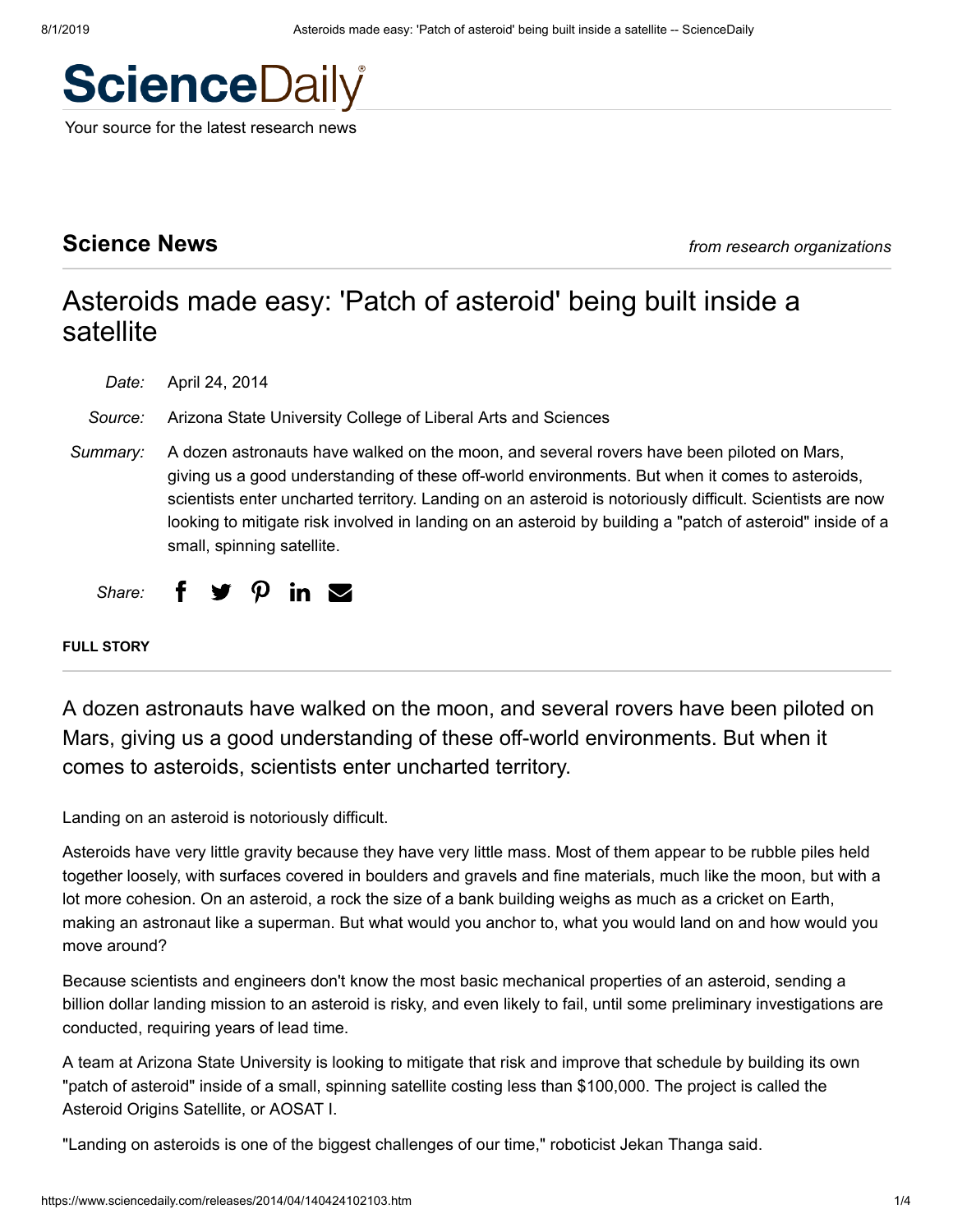Thanga, an assistant professor in the School of Earth and Space Exploration at ASU, is the engineering principal investigator for AOSAT I. "And space agencies worldwide, including NASA, are very focused on meeting that challenge."

Erik Asphaug, a planetary scientist and professor at ASU, is the science principal investigator for AOSAT I. He and Thanga plan on launching a miniature satellite later this year that will serve as the world's first CubeSat microgravity laboratory. A CubeSat is a modular small satellite with a 10-by-10 centimeter base and various unit lengths. AOSAT I will be a 3U configuration, about the size of a loaf of bread, with two spun-up laboratories in the outer units, each housing a patch of real asteroid surface material.

In the first flight, one chamber will be filled to a depth of a few centimeters with very fine material representative of interstellar dust, or the fine "ponds" seen on several asteroids. The second chamber, otherwise identical, will be filled with bits of shock-fragmented chondrite meteorite material. Once launched into space and freely orbiting, these rocks will just tumble around -- itself an interesting experiment. But to build a realistic regolith surface for scientists to explore, the satellite is spun, to create microgravity-like conditions.

"We're taking asteroid material that landed on Earth and sending it back into space," Asphaug said. "It's a low-cost laboratory that really physically builds a patch of asteroid. It'll be asteroid gravity. It'll be made of asteroid stuff. We can do all sorts of experiments."

To simulate the gravity field of a 300-meter-diameter asteroid, AOSAT I spins once every 4.5 minutes. It can spin faster to reproduce the regolith (surface material) conditions for much larger asteroids. This spin configuration is easily attained and stabilized by off-the-shelf approaches, making it a great approach for students to learn on.

While much of the CubeSat is off-the-shelf, the approach is novel. CubeSats have typically been used to test engineering designs in space, since it is a really constrained and relatively new form factor. Great science has been performed on CubeSats, although this has only been observational so far. CubeSats have not yet been used to do "test tube and beaker-type" experiments of the sort that are planned for AOSAT I, Thanga said.

Experiments will be conducted robotically in the end chambers. When AOSAT I is not spinning, it is a zero-gravity capsule. Here, experiments will be done to understand how dust clumps together to form asteroids -- a process that plays out in zero gravity over long timescales. A simple robotic plunger is being designed to interact with the patch of regolith, and can be used to accrete a globule of particles, a miniature rubble pile asteroid that can be spun and shaken, observed by stereo cameras.

When AOSAT I starts to spin, these piles of grains will get accelerated to the outer walls. Observing that process will tell us much about nebular grain behavior and microgravity particle flows on asteroids, for example, following the formation of a crater.

Once the spinning AOSAT I has stabilized (once per few minutes), experiments will be conducted to give a better understanding of what asteroid surfaces are like. "The questions are very basic, and that's what makes this so much fun," says Asphaug. When you push slowly on a rock, does it lock into place or does it push aside the other rocks and slide into the surface? Do patterns form when you send a vibration through the regolith? Does cohesion dominate overwhelmingly over gravity, so that rocks stick together into aggregates? What happens when you charge the particles?

Asphaug and Thanga hope to answer these questions to help determine what kinds of devices would be best for landing on real asteroids. "An asteroid could just be lots of rock, just grouped together into this larger entity, but there's nothing holding it together," Thanga said. "So if something is going to grapple and try to land on this, there's nothing to grapple to."

Despite the small scale of the experiments (the asteroid patch will be slightly smaller than a CD case), Asphaug and Thanga are confident in the real-world applications of AOSAT.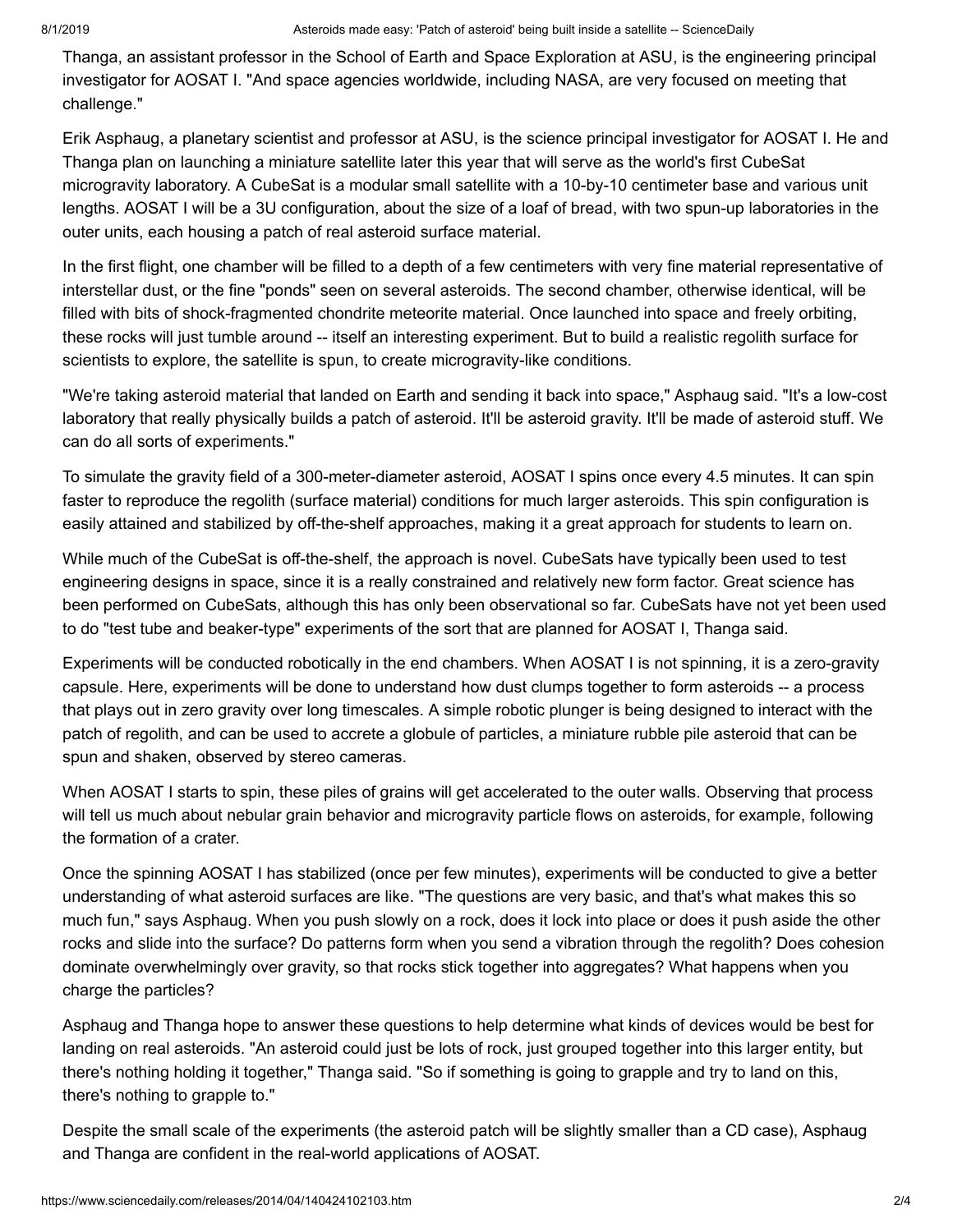"These rocks might not be able to tell the difference, whether they are in the AOSAT centrifuge or back on their home asteroid," says Asphaug. Once the AOSAT is spun up to mimic the gravity field of a ~300 m asteroid (gravity field 10-5 that of Earth), then it can be used to test mechanisms for asteroid landing. The first AOSAT will use a simple arm that does some basic interactions, while next generation AOSATs will be configured with more advanced robotic equipment.

Thanga uses the analogy of a wind tunnel to describe the scientific approach to their experiments. In a wind tunnel, researchers subject small-scale models of aircraft to conditions they expect in flight. The calculations and designs are then scaled up and applied to the real thing. "We can test asteroids in this wind tunnel-like analogous system, prove and disprove theories, and get a better understanding of our models," says Thanga.

Landing on an asteroid may be extremely difficult, but it's also an extremely desirable goal, from many points of view. Mining asteroids, colonizing asteroids or using asteroids as stepping stones to Mars and the other planets used to be the stuff of science fiction. Now it is on the desk of NASA administrators, who are being asked to find ways to divert hazardous asteroids, and to discover new ways to utilize asteroids, and to involve asteroids as part of the astronaut pathway to Mars.

Viranga Perera, a graduate student at ASU who is managing the project systems engineering, thinks it is "fascinating that this very low-cost AOSAT platform can be used to study such a fundamental concept as planetary accretion, and that it can serve as a test bed for future asteroid sample return missions."

The School of Earth and Space Exploration is an academic unit in ASU's College of Liberal Arts and Sciences.

#### **Story Source:**

[Materials](https://asunews.asu.edu/20140422-asteroid-origins-satellite) provided by **[Arizona State University College of Liberal Arts and Sciences](https://www.asu.edu/)**. Original written by Kristen Hwang. *Note: Content may be edited for style and length.*

<span id="page-2-0"></span>Arizona State University College of Liberal Arts and Sciences. "Asteroids made easy: 'Patch of asteroid' being built inside a satellite." ScienceDaily. ScienceDaily, 24 April 2014. <www.sciencedaily.com/releases/2014/04/140424102103.htm>.

#### **RELATED STORIES**

[Asteroids Are Stronger, Harder to Destroy Than Previously Thought](https://www.sciencedaily.com/releases/2019/03/190304095926.htm)

Mar. 4, 2019 — A popular theme in the movies is that of an incoming asteroid that could extinguish life on the planet, and our heroes are launched into space to blow it up. But incoming asteroids may be harder to ... **[read more](https://www.sciencedaily.com/releases/2019/03/190304095926.htm)**

[This Is a Test: Asteroid Tracking Network Observes Close Approach](https://www.sciencedaily.com/releases/2017/10/171011135500.htm)

Oct. 11, 2017 — On Oct. 12 EDT (Oct. 11 PDT), a small asteroid designated 2012 TC4 will safely pass by Earth at a distance of approximately 26,000 miles (42,000 kilometers). This is a little over one tenth the ... **[read more](https://www.sciencedaily.com/releases/2017/10/171011135500.htm)**

#### [Tail Discovered on Long-Known Asteroid](https://www.sciencedaily.com/releases/2014/11/141111111321.htm)

Nov. 11, 2014 — Astronomers have discovered a new active asteroid, called 62412, in the Solar System's main asteroid belt between Mars and Jupiter. It is the first comet-like object seen in the Hygiea family of ... **[read more](https://www.sciencedaily.com/releases/2014/11/141111111321.htm)**